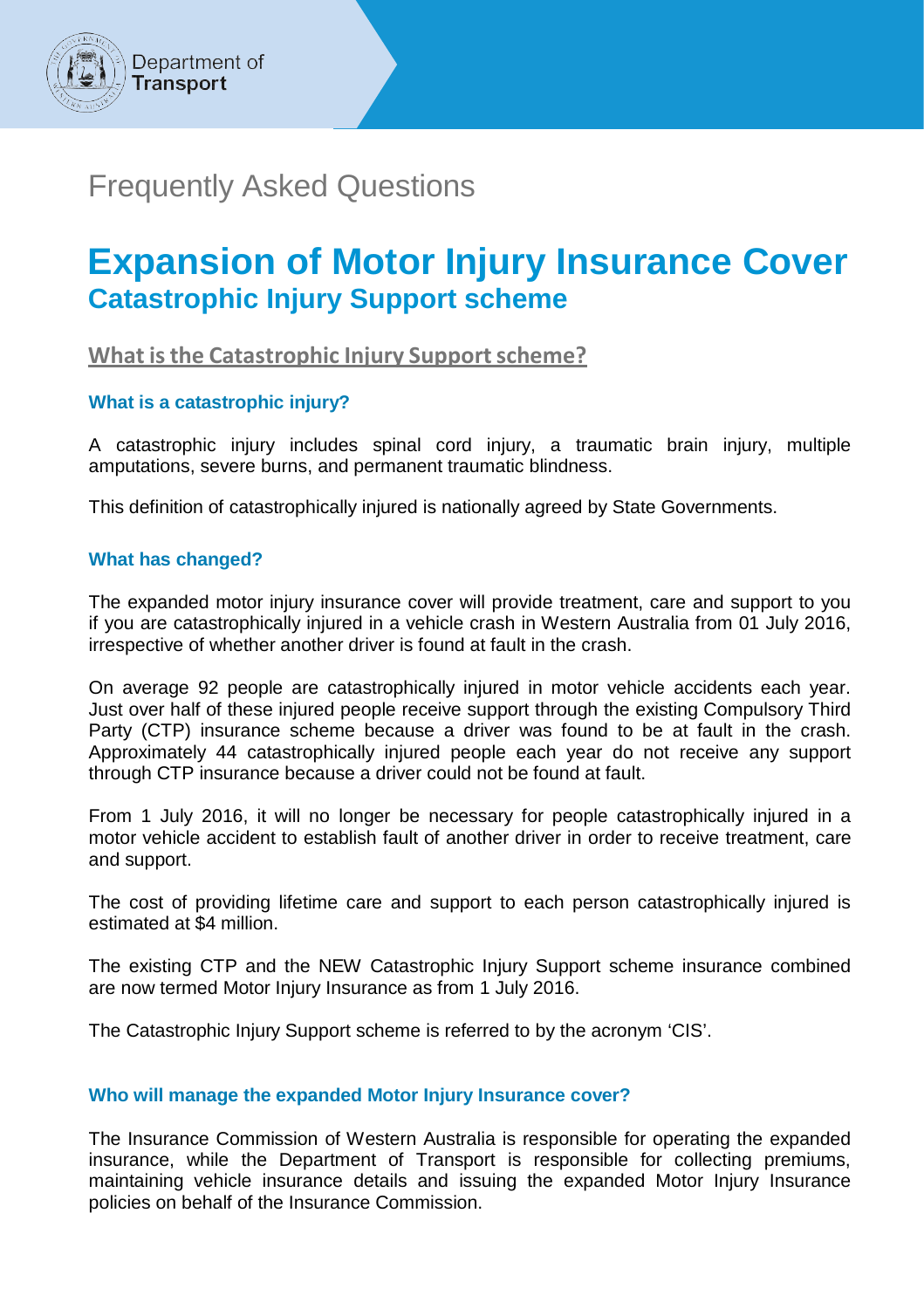# **Has Compulsory Third Party Insurance been replaced by this expanded insurance coverage?**

No. There are now two separate insurance schemes providing support where an injury is sustained in a motor vehicle crash.

CTP insurance remains but there have been changes made to CTP claims management to make it consistent with the expanded insurance (CIS) as discussed below.

The Insurance Commission is enhancing how claims are managed for people catastrophically injured that have a common law claim under the existing CTP scheme. Those enhancements include:

- an assessment of the catastrophic injury using the same definitions and criteria used for the expanded insurance cover;
- necessary and reasonable treatment, care and support assessed, coordinated and funded by the Insurance Commission on an interim payment basis, until settlement of the CTP claim occurs; and
- at settlement, the option for CTP claimants to have their treatment, care and support funded by periodical payments and/or lump sum payment.

The combined insurances are now termed Motor Injury Insurance and the licence has been renamed to reflect this change.

# **What are the Licence Policy Changes?**

The expanded motor injury insurance provides additional cover for the cost of necessary and reasonable care and support (including medical treatment and rehabilitation) for catastrophic injuries incurred by you (if no other driver in the accident is negligent) and others (if no driver in the accident is negligent), resulting from a motor vehicle accident in Western Australia after 1 July 2016.

The information on the back of the vehicle licence has been rewritten to clearly explain the insurance cover provided.

## **Will the Catastrophic Injury Insurance Scheme cover catastrophic injuries which were not sustained as a result of a motor vehicle crash?**

No. Motor injury insurance includes CTP and CIS only. Only injuries sustained in motor vehicle crashes are covered.

People who are catastrophically injured through other accident types will continue to rely on support available through Government funded services, personal accident insurance, superannuation or income protection insurance and/or families and friends.

# **What if you have interstate plates and are catastrophically injured in a crash in WA?**

All States and Territories have agreed to provide treatment, care and support for people catastrophically injured in crashes that occur in their respective jurisdictions.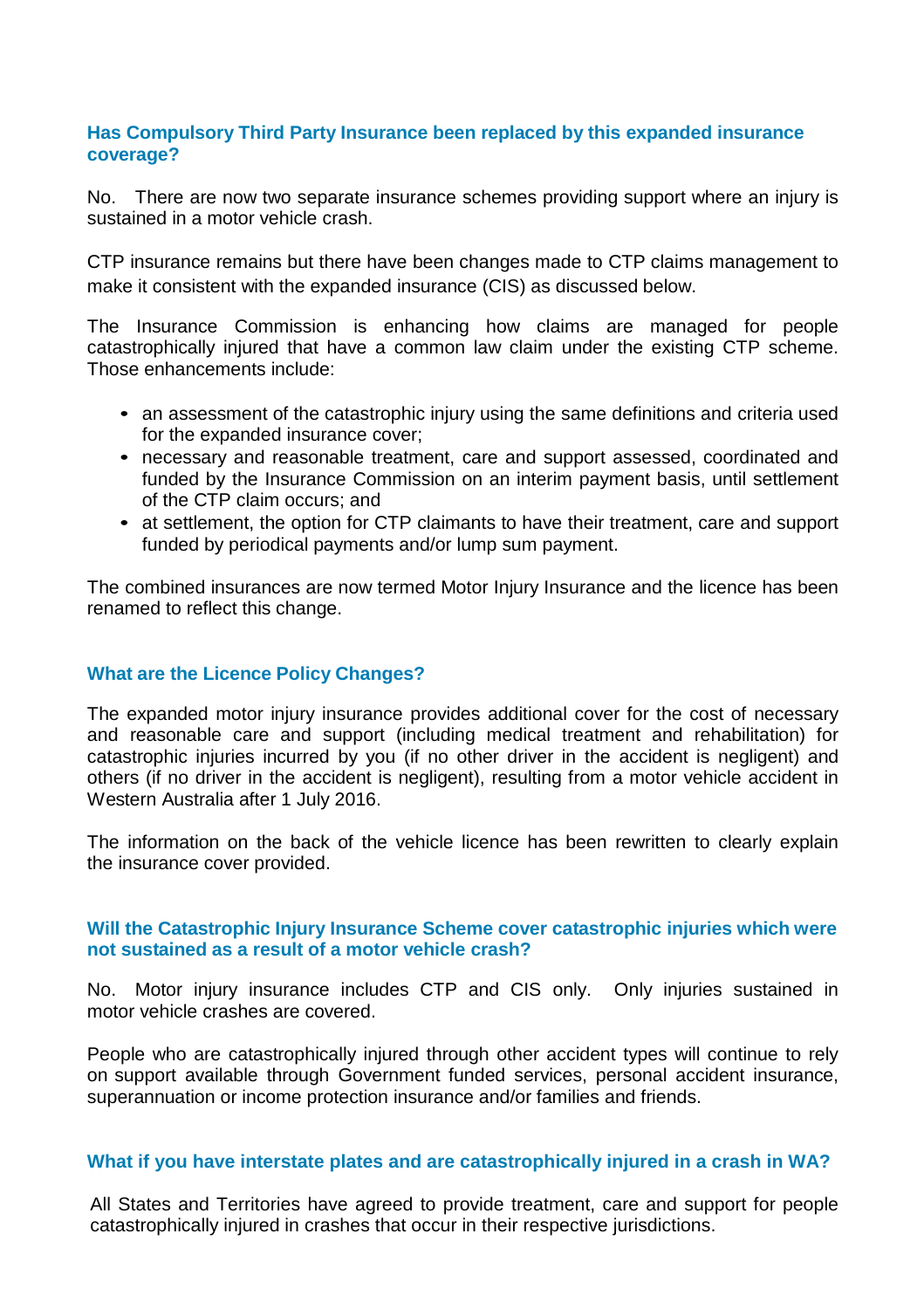In WA, the CIS scheme will provide necessary and reasonable treatment, care and support for any person catastrophically injured in a motor vehicle crash in WA that is unable to pursue a claim under the CTP scheme.

That cover will apply irrespective of the State or Territory where the vehicle is licensed/registered.

Where a person catastrophically injured is able to pursue a common law CTP claim as a result of being able to identify fault of another driver, CTP claims for treatment, care and support, pain and suffering and economic loss can be made against the relevant CTP insurer of the responsible driver.

## **Is a WA motorist covered if they are catastrophically injured in a crash in another state?**

Yes. As agreed between all States and Territories, the driver of a WA licensed/registered vehicle that is catastrophically injured in a motor vehicle crash that happens in another jurisdiction may be able to access that state's no-fault lifetime care and support scheme.

If fault can be established against another party, a common law CTP claim for damages and economic loss may also be able to be made.

## **What changes will be made to the existing CTP scheme?**

All people catastrophically injured in motor vehicle accidents from 1 July 2016 in WA will be provided treatment, care and support.

It will no longer be necessary for people catastrophically injured in a motor vehicle crash to establish fault of another driver in order to receive treatment, care and support benefits.

Following injury stabilisation and confirmation as a 'lifetime participant' for care and support entitlements, people that can prove fault under the existing CTP scheme will be able to choose, at settlement, the option to have their treatment, care and support funded by periodical payments and/or a lump sum payment.

For more detailed information, please refer to ICWA's Fact Sheet 1 (Overview of Expanded Motor Injury Insurance in Western Australia) at [www.icwa.wa.gov.au](http://www.icwa.wa.gov.au/)

## **Will I be covered if I licence my vehicle before the expanded insurance coverage commences and I have an accident after 1 July 2016?**

Yes. Provided injuries sustained in a motor vehicle crash and meet the definition of a catastrophic injury and the accident occurred on or after 1 July 2016 in WA.

### **Does the expanded cover include damage to vehicles and property?**

No. Motor injury insurance only covers death and personal injuries sustained in a motor vehicle crash.

If you wish to have insurance cover for the cost of damage to vehicles and property you need to have separate vehicle insurance with a private insurance company.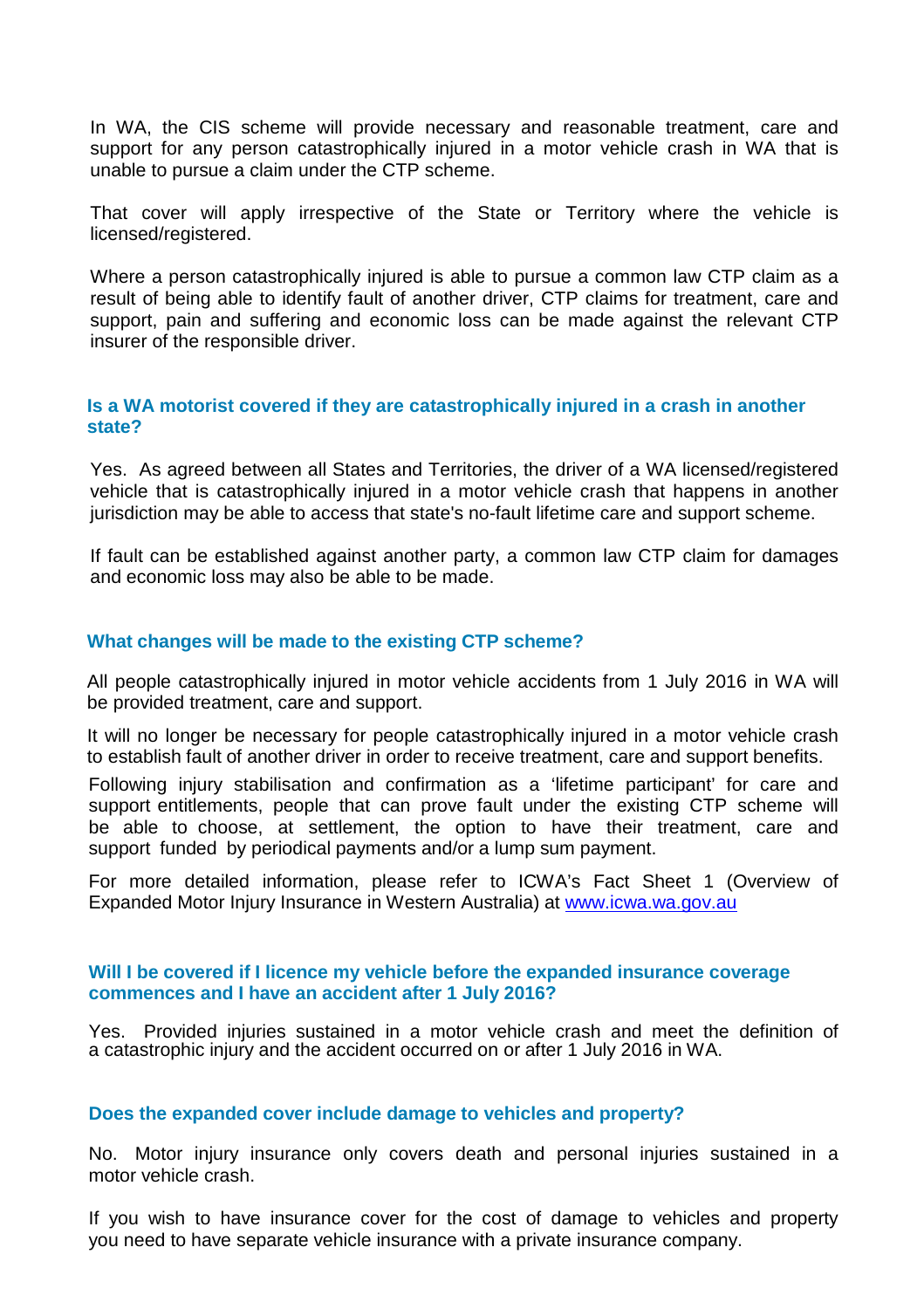# **What are the entitlements in the Catastrophic Injuries Support scheme?**

The entitlements will include necessary and reasonable treatment, care and support needs for eligible persons for the following services to the extent that they arise from a motor vehicle crash:

- o medical treatment (including pharmaceuticals)
- o dental treatment
- o rehabilitation
- o ambulance transportation
- o respite care
- o attendant care services
- o domestic assistance
- o aids and appliances
- o prostheses
- o education and vocational training
- o home and transport modification

# **When will it start?**

## **What is the implementation date for the expanded motor injury insurance?**

1 July 2016. If you have a licensed vehicle, you will be covered for treatment, care and support if you are catastrophically injured in a crash from 1 July 2016.

# **What am I currently covered for under the Compulsory Third Party Insurance scheme?**

CTP Insurance is still required by law and covers the cost of personal injury and death caused to others in Australia by any driver of a licenced vehicle found to be at fault.

Costs covered include:

- treatment, care and support (including medical treatment and rehabilitation);
- pain and suffering;
- past and future economic loss; and
- claims management expenses.

Under the existing CTP scheme, motor vehicle personal injury compensation is available for people that can establish a driver of a WA licensed motor vehicle was at fault in the accident.

Compensation is generally paid as a lump sum.

The Insurance Commission covers the costs of medical and allied health services on an 'as you go' basis until the claim is settled to ensure injured claimants are properly cared for.

# **Will the Catastrophic injury Insurance Scheme cover people catastrophically injured before the scheme implementation date?**

No. Insurance cover is not retrospective.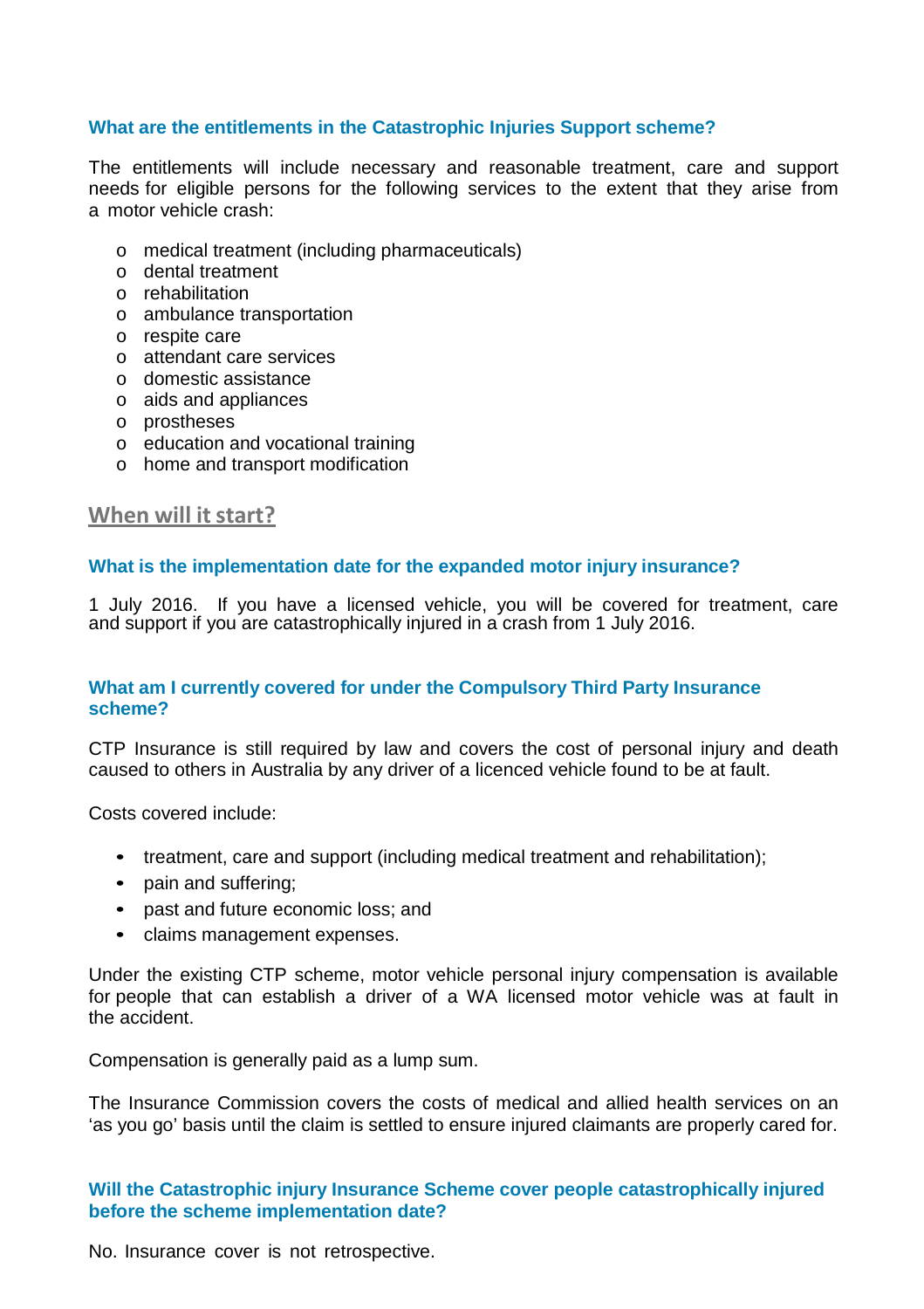Only people catastrophically injured in motor vehicle crashes from 1 July 2016 can access treatment, care and support paid for by the expanded insurance cover.

## **How much will it cost?**

#### **How much extra will I pay on my vehicle licence?**

The cost of the expanded insurance cover will be a maximum of \$99 (including GST and insurance duty) in the first year for each vehicle and motorcycle.

From 1 July 2016, the annual motor injury insurance premium - including the expanded catastrophic insurance support - will be about \$409 per year for a family vehicle.

Not all vehicle classes will increase by \$99. Smaller increases will be applied to tractors (\$25), mopeds (\$30), vintage cars and farm fire-fighting vehicles (\$30).

There will be no premium applicable to trailers and caravans however these vehicles are still covered by the expanded motor injury insurance.

### **How was the additional cost calculated?**

The cost of the expanded insurance scheme was determined by actuaries based on expected claims for each vehicle insurance class currently managed by the Insurance Commission of Western Australia.

The cost of reasonable and necessary support for people catastrophically injured was estimated at \$4 million per person on average over the course of the injured person's life.

Some people may require much lower levels of care over their lifetime and others may require care exceeding \$10 million.

It is estimated that in WA, 92 people annually suffer a catastrophic injury in a motor vehicle accident, 48 of whom are able to claim compensation under the existing CTP scheme. The remaining 44 people are not currently able to claim CTP compensation.

#### **Has there been a motor injury insurance premium increase between 2015 and 2016?**

Yes. The new CIS premium increased the cost of insurance by a maximum of \$99 per vehicle and motorcycle to fund the lifetime care of people catastrophically injured in motor vehicle crashes from 1 July 2016. The base motor injury insurance premium also increased by 2.5% as announced in the State Government's 2016/17 budget. The WA motor injury insurance premium from 1 July 2016 is \$409 for family cars and motorcycles.

The 2.5% premium increase for motor injury insurance premiums was due to the cost of claims continuing to rise, and to ensure that there is sufficient revenue to meet future claims expenses. Claims costs are impacted by movements in Average Weekly Earnings and medical cost inflation. Average Weekly Earnings inflation is used by the Insurance Commission as claims costs are largely made up of payments for economic loss, wages, and medical and allied health services costs.